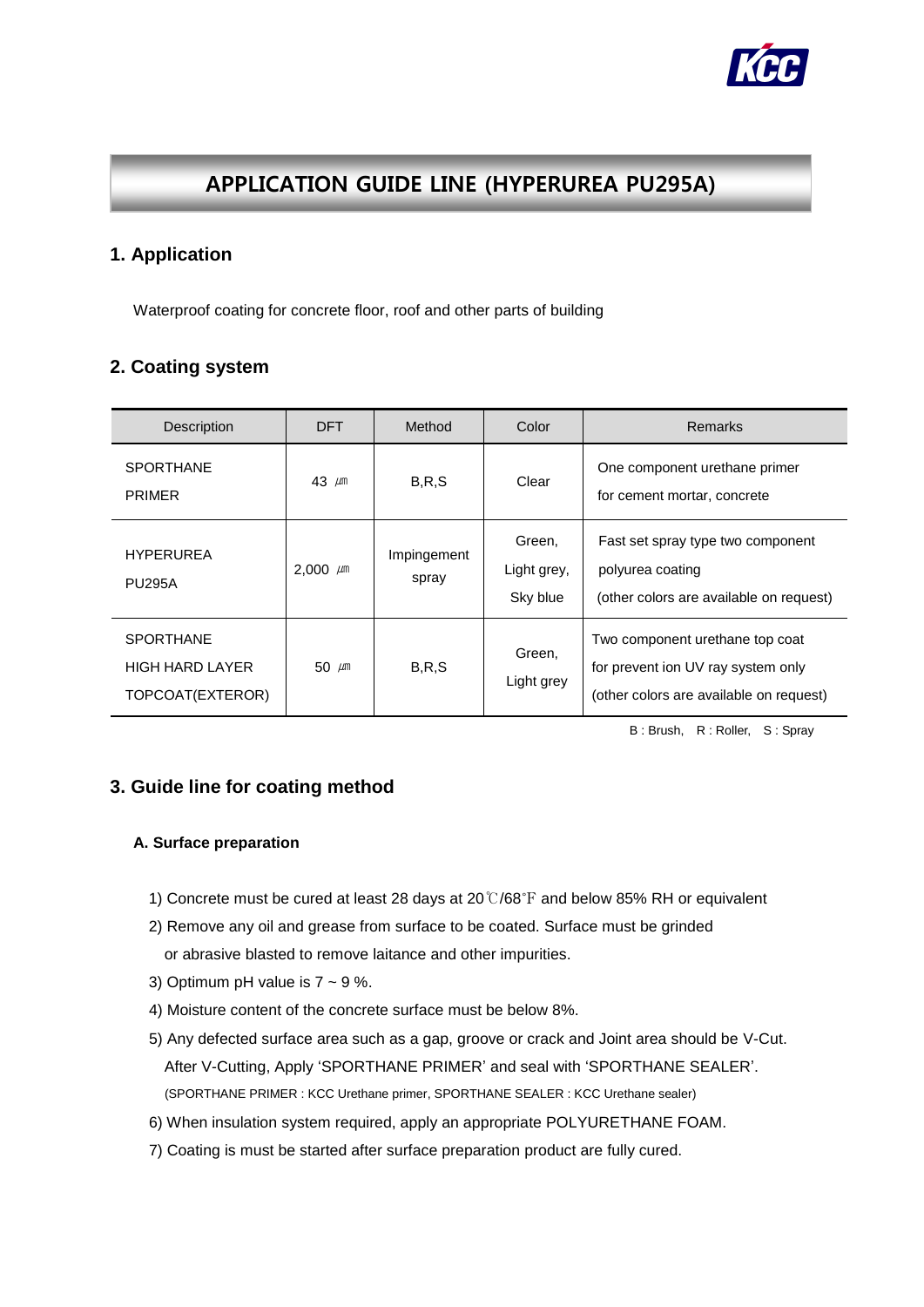### **B. Application conditions**

- 1) Do not apply when the temperature is less than 5℃/41°F, and relative humidity is above 80%.
- 2) The surface temperatures must be at least 3℃/5°F above dew point to prevent condensation.

#### **C. Application process (Impingement spray)**

1) Equipment (for example)

| <b>Description</b>    | <b>Pumps</b>      | Dispensing Gun               |
|-----------------------|-------------------|------------------------------|
|                       | E-XP1 (Electric)  | FUSION AP (Air purge)        |
| <b>GRACO / GUSMER</b> | E-XP2 (Electric)  | GAP PRO (Air purge)          |
| <b>REACTOR</b>        | H-XP2 (Hydraulic) | FUSION MP (Mechanical purge) |
|                       | H-XP3 (Hydraulic) | GX-7 (Mechanical purge)      |

#### 2) Process condition

- a. Temperature : 65℃/150°F ~ 75℃/160°F
- b. Pressure : 1,800 ~ 2,500 psi
- c. Diameter of nozzle throat: flat pattern (0.024  $\sim$  0.048 inch), round pattern (0.020  $\sim$  0.086 inch)

# **4. Coating Details**

#### 1) SPORTHANE PRIMER (one-component)

- a. Thinning SPORTHANE THINNER (Thinning ratio : Max. 30% by volume)
- b. Recoating Interval At 20℃/68°F, Min. : 2 hours, Max. : 24 hours.
- c. Spreading Rate  $0.12 \text{ L/m}^2$  on a smooth surface (Theoretical)
- d. Remarks **If the surface is not tacky from rain and snow**, it should be slightly sanding and then 30% mixed with SPORTHANE thinner.

#### 2) HYPERUREA PU295A (two-component)

- a. Thinning Do not dilute
- b. Recoating Interval At 20℃/68°F, Max. : 48 hours.